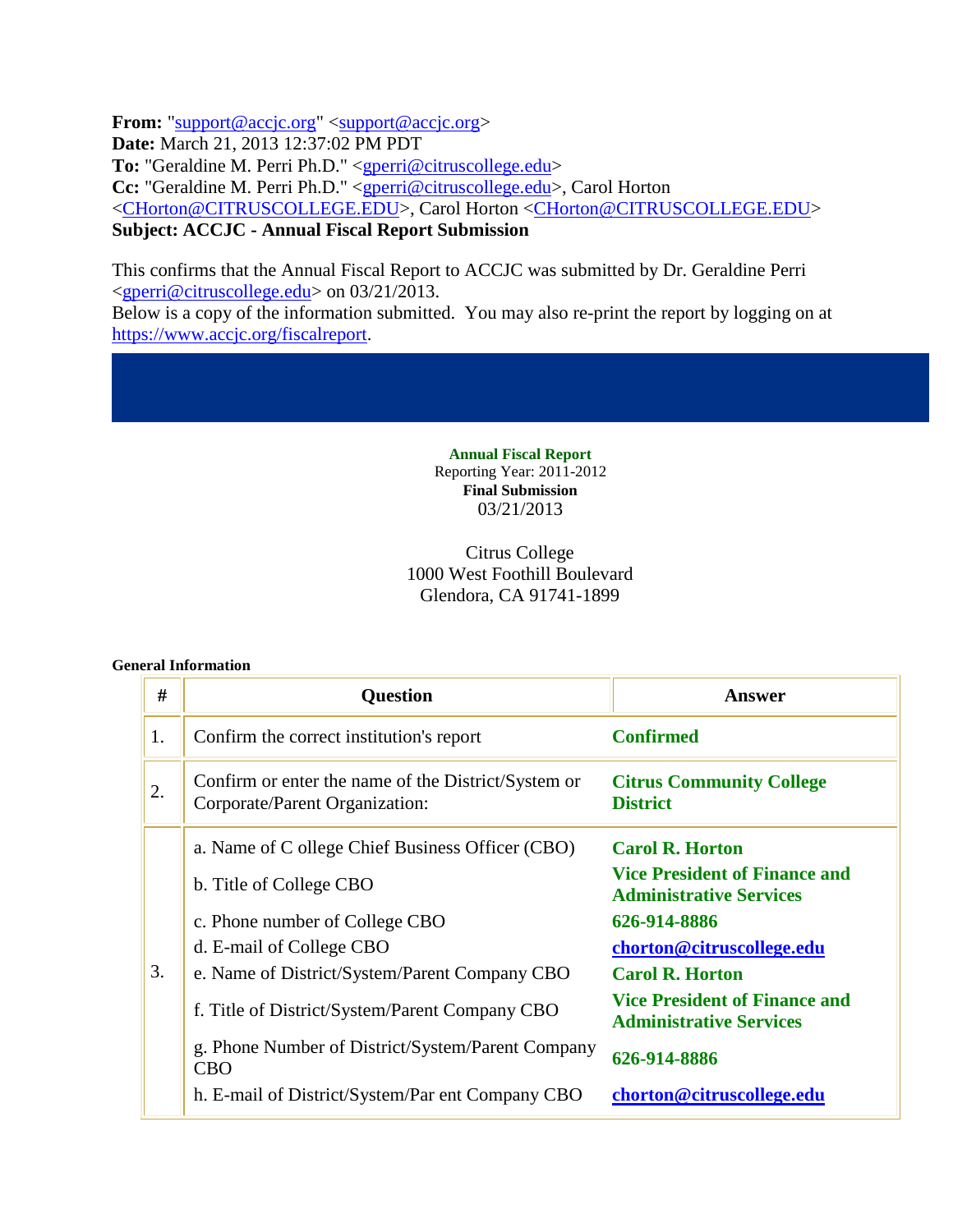## **Stability of Revenue**

| 4. |                                                              | FY 11/12           | FY 10/11                            | FY 09/10     |
|----|--------------------------------------------------------------|--------------------|-------------------------------------|--------------|
|    | Annual unrestricted fund<br>revenues from all sources        | \$55,878,943       | \$60,433,460                        | \$59,463,567 |
|    |                                                              | FY 11/12           | FY 10/11                            | FY 09/10     |
| 5. | a. Revenue from other<br>sources<br>b. Identify source $(s)$ | \$126,779          | \$137,691                           | \$197,484    |
|    |                                                              | <b>CTE,ADN,CDC</b> | <b>CTE,ADN,CDC CTE,ADN,TECH,CDC</b> |              |

#### **Expenditures/Transfers**

|    |                                                    | FY 11/12                                                  | FY 10/11     | FY 09/10     |
|----|----------------------------------------------------|-----------------------------------------------------------|--------------|--------------|
|    | Total annual unrestricted<br>expenditures          | \$57,876,458                                              | \$58,552,979 | \$58,531,688 |
|    | a. Salaries and benefits                           | \$49,776,240                                              | \$49,574,827 | \$49,313,642 |
| 6. | b. Other<br>expenditures/outgo                     | \$7,387,349                                               | \$7,669,549  | \$8,022,510  |
|    | c. Inter-fund transfers in<br>and out              | \$712,869                                                 | \$1,308,603  | \$1,195,536  |
|    | d. Net beginning balance                           | \$10,379,471                                              | \$8,498,990  | \$7,567,111  |
|    | e. Audit adjustments                               | \$0                                                       | \$0          | \$0          |
|    | a. CALCULATED FIELD                                | FY 11/12                                                  | FY 10/11     | FY 09/10     |
| 7. | automatically completed<br>(Unrestricted Ending GF | $$ -1,997,515$                                            | \$1,880,481  | \$931,879    |
|    | Balance)<br><b>b. CALCULATED FIELD</b>             |                                                           |              |              |
|    | automatically completed<br>(Ending GF Balance as % | $-3.6%$                                                   | $3.1\%$      | 1.6 $%$      |
|    | of unrestricted revenue)                           |                                                           |              |              |
|    | c. Explain a negative<br>ending fund balance       | The district deficit<br>in 11/12 is<br>attributed to mid- |              |              |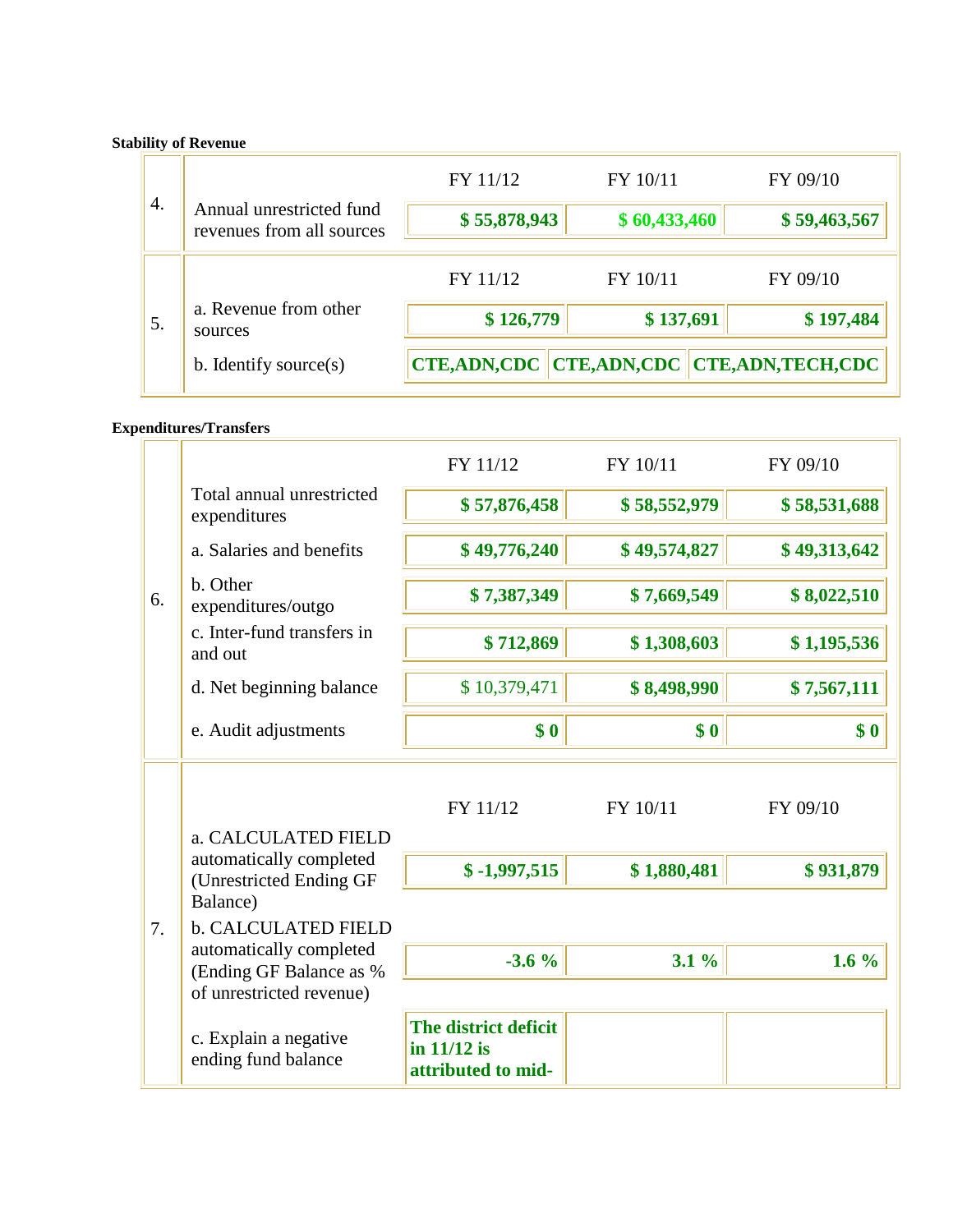| year cuts and a<br>deficit factor<br>applied to |  |
|-------------------------------------------------|--|
| apportionment                                   |  |
| and temporary<br>increases to                   |  |
| support                                         |  |
| categorically                                   |  |
| funded programs                                 |  |
| whose funding                                   |  |
| was reduced by an<br>average of 14%.            |  |

**Liabilities**

| 8.  | <b>Total Local borrowing</b><br>(such as COPs and<br>TRANS) | FY 11/12       | FY 10/11       | FY 09/10       |
|-----|-------------------------------------------------------------|----------------|----------------|----------------|
|     |                                                             | \$0            | \$0            | \$0            |
|     | a. Did the institution issue                                | FY 11/12       | FY 10/11       | FY 09/10       |
|     | long-term debt instruments<br>during the fiscal year        | N <sub>0</sub> | N <sub>0</sub> | N <sub>0</sub> |
| 9.  | noted?                                                      |                |                |                |
|     | b. What type $(s)$                                          |                |                |                |
|     | c. Total amount                                             | \$0            | \$0            | \$0            |
| 10. |                                                             | FY 11/12       | FY 10/11       | FY 09/10       |
|     | Total long-term debt                                        | \$83,215,538   | \$84,546,407   | \$85,801,172   |
|     |                                                             | FY 11/12       | FY 10/11       | FY 09/10       |
| 11. | Local borrowing as<br>percentage of total<br>liabilities    | $0\%$          | $0\%$          | $0\%$          |

# **Other Post Employment Benefits**

| $\sim$<br>$\overline{\phantom{a}}$ | -<br>$\overline{\phantom{0}}$<br>- - - - | -<br>10/11<br>- - | м<br>ΙV |
|------------------------------------|------------------------------------------|-------------------|---------|
|------------------------------------|------------------------------------------|-------------------|---------|

ä,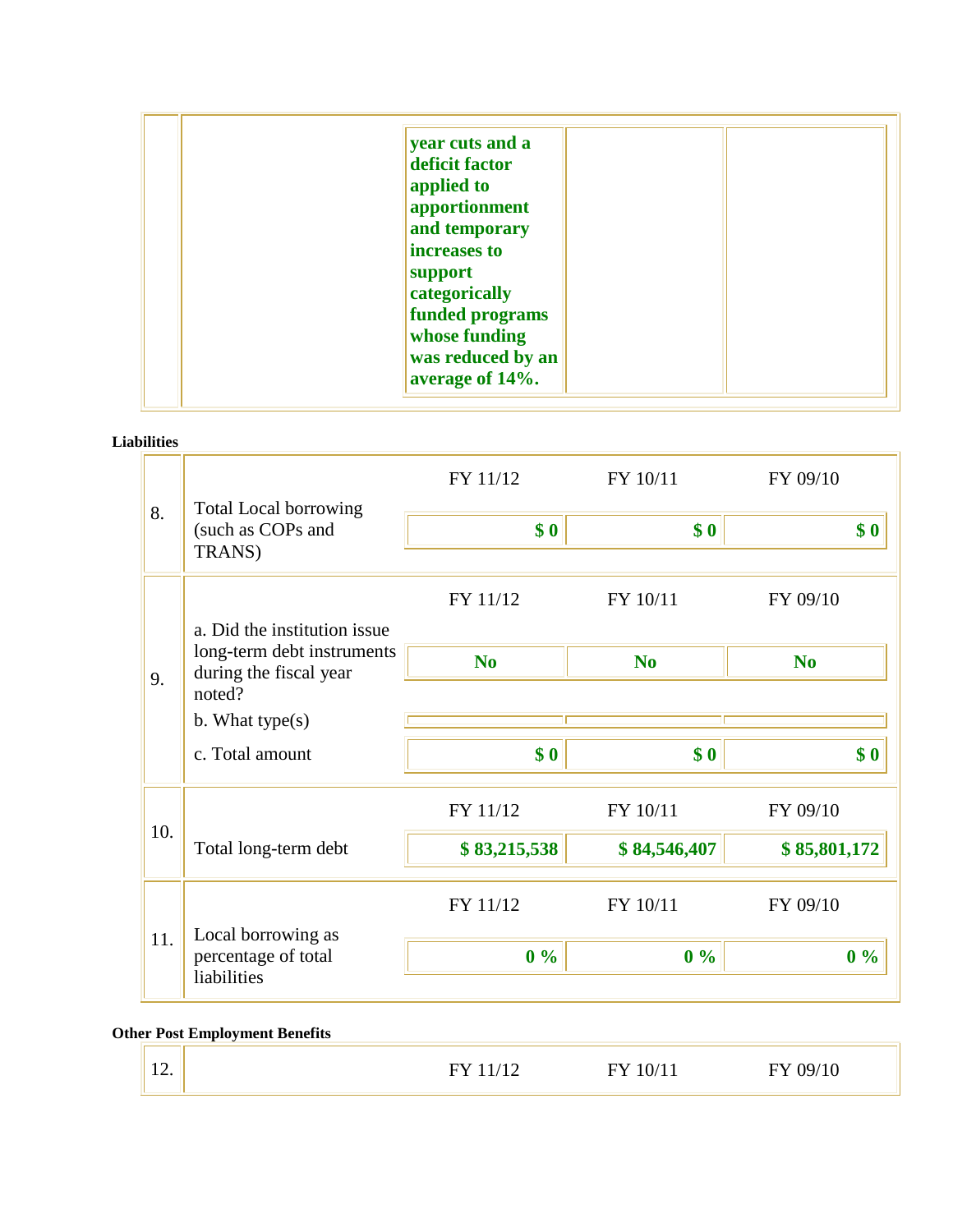|     | a. Actuarial Accrued                                               | \$13,032,133 | \$11,584,733 | \$10,670,532 |
|-----|--------------------------------------------------------------------|--------------|--------------|--------------|
|     | Liability (AAL) for OPEB:<br>b. Unfunded Actuarial                 |              |              |              |
|     | Accrued Liability (U<br>AAL) for OPEB:                             | \$9,617,445  | \$9,521,125  | \$9,457,789  |
|     |                                                                    |              |              |              |
|     |                                                                    | FY 11/12     | FY 10/11     | FY 09/10     |
| 13. | <b>Annual Required</b><br>Contribution (ARC)                       | \$1,454,134  | \$1,434,675  | \$1,405,373  |
| 14. |                                                                    | FY 11/12     | FY 10/11     | FY 09/10     |
|     | Amount of annual<br>contribution to ARC:                           | \$1,506,134  | \$1,434,675  | \$2,088,709  |
| 15. | Date of most recent OPEB Actuarial Report<br>$(mm/dd/yyyy)$ :      |              | 06/12/2012   |              |
| 16. | Has an irrevocable trust been established for OPEB<br>liabilities? |              | <b>Yes</b>   |              |

### **Cash Position**

|     |                                                               | FY 11/12       | FY 10/11       | FY 09/10       |
|-----|---------------------------------------------------------------|----------------|----------------|----------------|
| 17. | <b>Cash Balance: Unrestricted</b><br>General Fund:            | \$2,464,403    | \$7,475,577    | \$8,197,491    |
|     | Does the institution                                          | FY 11/12       | FY 10/11       | FY 09/10       |
| 18. | prepare cash flow<br>projections during the                   | Yes            | Yes            | Yes            |
|     | year?                                                         |                |                |                |
|     | Did the institution borrow<br>funds for cash flow             | FY 11/12       | FY 10/11       | FY 09/10       |
| 19. |                                                               | N <sub>0</sub> | N <sub>0</sub> | N <sub>0</sub> |
|     | purposes?                                                     |                |                |                |
|     |                                                               | FY 11/12       | FY 10/11       | FY 09/10       |
| 20. | Were loans repaid within<br>the required repayment<br>period? | N/A            |                | N/A            |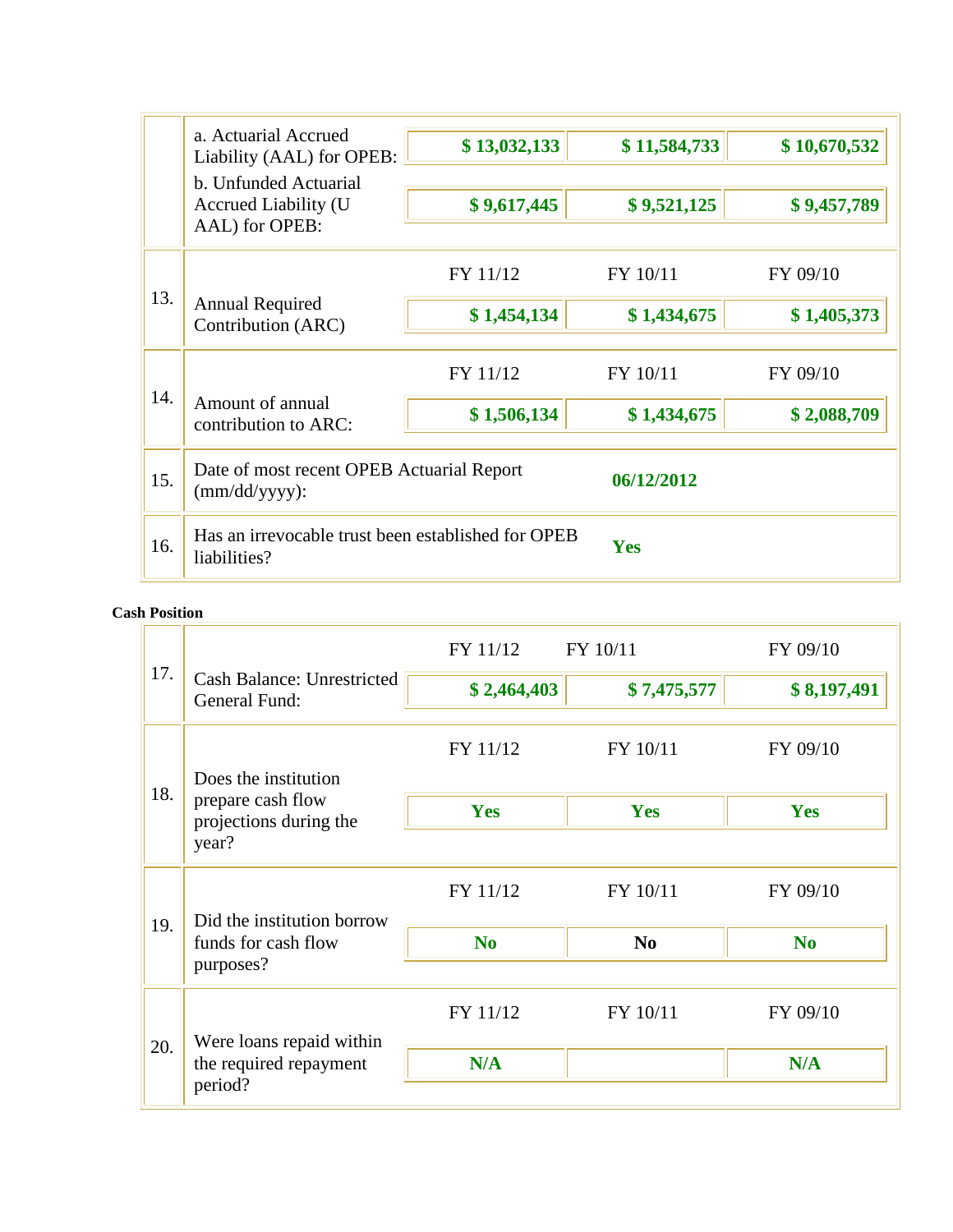#### **Annual Audit Information**

|     |                                                                                                                                                                       |                                                                                                                                                                                                                                                                                        | FY 11/12       |                                                  | FY 10/11                                         | FY 09/10 |  |
|-----|-----------------------------------------------------------------------------------------------------------------------------------------------------------------------|----------------------------------------------------------------------------------------------------------------------------------------------------------------------------------------------------------------------------------------------------------------------------------------|----------------|--------------------------------------------------|--------------------------------------------------|----------|--|
| 21. | Date annual audit report for<br>fiscal year was<br>electronically submitted to                                                                                        |                                                                                                                                                                                                                                                                                        |                |                                                  |                                                  |          |  |
|     | accjc.org, along with the                                                                                                                                             |                                                                                                                                                                                                                                                                                        | 3/20/13        |                                                  | 3/5/12                                           | 6/6/11   |  |
|     | institution's response to any<br>audit exceptions:                                                                                                                    |                                                                                                                                                                                                                                                                                        |                |                                                  |                                                  |          |  |
|     | Summarize Material Weaknesses and Significant Deficiencies from annual audit report:                                                                                  |                                                                                                                                                                                                                                                                                        |                |                                                  |                                                  |          |  |
|     | FY 11/12                                                                                                                                                              | None                                                                                                                                                                                                                                                                                   |                |                                                  |                                                  |          |  |
| 22. | FY 10/11                                                                                                                                                              | Fixed Assets-Internal processes to record and maintain the fixed asset<br>listing did not appear to be sufficient to identify errors or omissions. In<br>response the district upgraded the asset management system and<br>captured the errors and omissions not previously available. |                |                                                  |                                                  |          |  |
|     | FY 09/10                                                                                                                                                              | None                                                                                                                                                                                                                                                                                   |                |                                                  |                                                  |          |  |
|     | Explanatory information about submitting the annual audit report, if any (e.g. delays in annual<br>report submission, incomplete information, special circumstances): |                                                                                                                                                                                                                                                                                        |                |                                                  |                                                  |          |  |
|     |                                                                                                                                                                       | <b>Annual Audit is</b><br>submitted with the<br>annual fiscal report.                                                                                                                                                                                                                  |                |                                                  |                                                  |          |  |
| 23. | FY 11/12                                                                                                                                                              |                                                                                                                                                                                                                                                                                        | FY 10/11       | fiscal report.                                   | <b>Annual Audit is submitted with the annual</b> |          |  |
|     |                                                                                                                                                                       | FY 09/10                                                                                                                                                                                                                                                                               | fiscal report. | <b>Annual Audit is submitted with the annual</b> |                                                  |          |  |
|     |                                                                                                                                                                       |                                                                                                                                                                                                                                                                                        |                |                                                  |                                                  |          |  |
|     | <b>Other Information</b>                                                                                                                                              |                                                                                                                                                                                                                                                                                        |                |                                                  |                                                  |          |  |
|     |                                                                                                                                                                       |                                                                                                                                                                                                                                                                                        | FY 11/12       |                                                  | FY 10/11                                         | FY 09/10 |  |
|     | a. Budgeted Full Time<br>24.<br><b>Equivalent Students</b><br>(FTES):                                                                                                 |                                                                                                                                                                                                                                                                                        |                | 10,684                                           | 11,639                                           | 11,444   |  |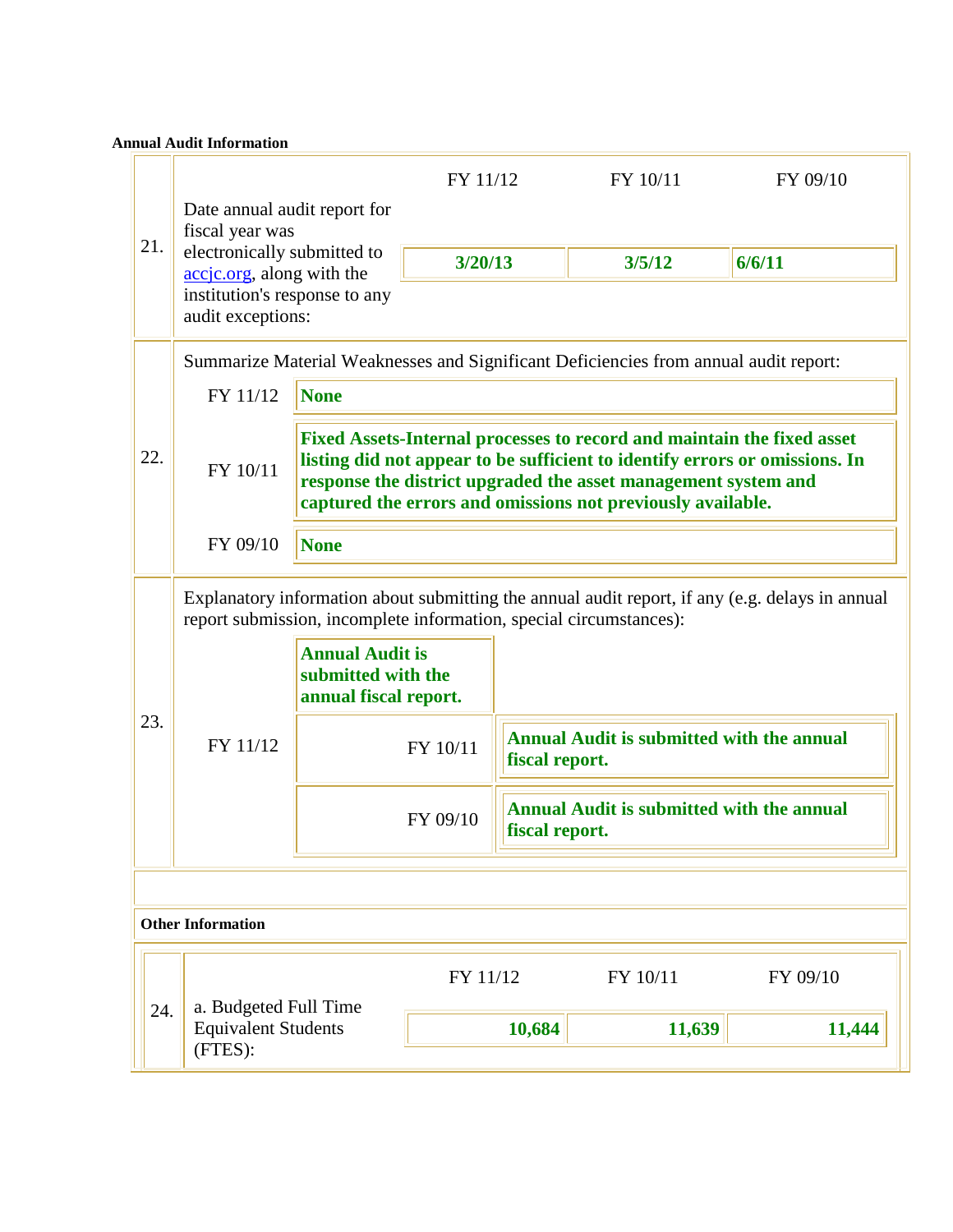|     | b. Actual Full Time                                                                                                                                                                                                                                                                                                                       |                                              |                                                                           |                                     |  |
|-----|-------------------------------------------------------------------------------------------------------------------------------------------------------------------------------------------------------------------------------------------------------------------------------------------------------------------------------------------|----------------------------------------------|---------------------------------------------------------------------------|-------------------------------------|--|
|     | <b>Equivalent Students</b><br>(FTES):                                                                                                                                                                                                                                                                                                     | 10,638                                       | 11,659                                                                    | 11,444                              |  |
| 25. | Federal Financial Aid programs in which the College<br>participates (check all that apply):                                                                                                                                                                                                                                               |                                              | <b>Pell</b><br><b>FSEOG</b><br><b>FWS</b><br><b>DIRECT</b><br><b>PLUS</b> |                                     |  |
|     |                                                                                                                                                                                                                                                                                                                                           | FY 11/12                                     | FY 10/11                                                                  | FY 09/10                            |  |
| 26. | <b>USDE</b> official cohort<br><b>Student Loan Default Rate</b><br>(FSLD):                                                                                                                                                                                                                                                                | 9%                                           | $13\%$                                                                    | $13\%$                              |  |
| 27. | Report the % of total<br>tuition/fees received from<br>federal financial aid<br>programs (Title IV, HEA),<br>if applicable:                                                                                                                                                                                                               | Cohort Year 10/11 Cohort Year 09/10<br>$3\%$ | $3\%$                                                                     | Cohort Year 08/09<br>$3\%$          |  |
| 28. | a. During the reporting period, did the institution settle any<br>contracts with employee bargaining units?<br>b. Did any negotiations remain open?<br>c. Did any contract settlements exceed the institutional COLA for<br>the year?<br>d. Describe significant fiscal impacts:<br>One time, 2% raise for faculty off schedule, deficit. |                                              |                                                                           | Yes<br>N <sub>0</sub><br><b>Yes</b> |  |
| 29. | Were there any executive or senior administration leadership<br>changes at the institution during the fiscal year?<br>Please describe the leadership change(s)                                                                                                                                                                            |                                              |                                                                           | Yes                                 |  |
|     | Retirement of Vice President Student Services; Interim for 11-12 year.                                                                                                                                                                                                                                                                    |                                              |                                                                           |                                     |  |

**The data included in this report are certified as a complete and accurate representation of the reporting institution.**